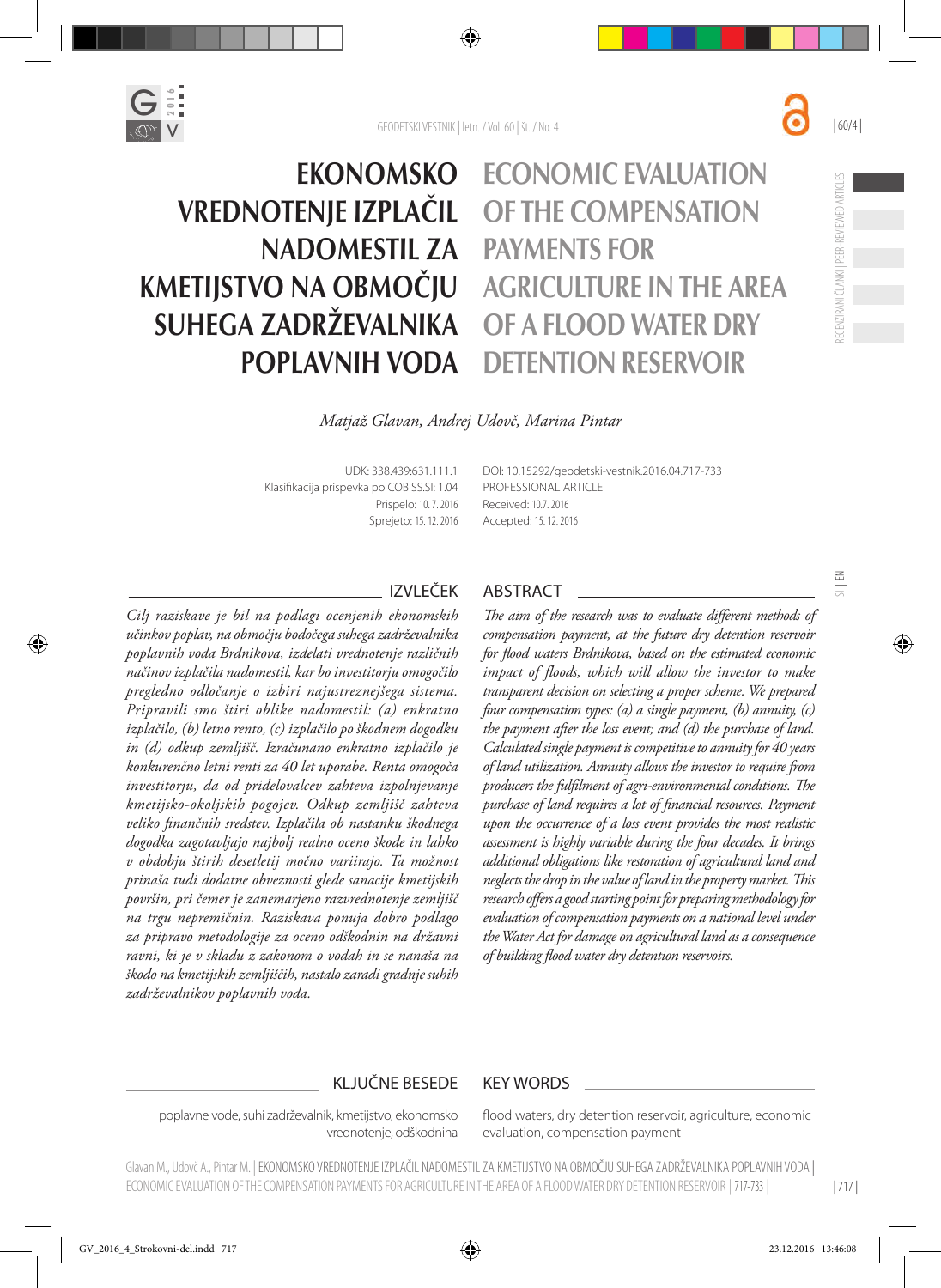RECENZIRANI ČLANKI | PEER-REVIEWED ARTICLES

#### **1 INTRODUCTION**

Dry detention reservoirs are very effective engineered solutions for limiting flood damage mitigation in populated areas, as they temporarily store flood water and release it after the peak period passes (Ngo et al., 2016).The area of a detention reservoir can be, from an agricultural perspective, divided into permanent occupation with permanent loss of farmland where infrastructure is constructed (dam, barriers and roads) and occasional occupation inside of the reservoir (inundation area) without the loss of farmland and occupation only in the event of flood (Glavan et al., 2014). However, a changed flood regime will in comparison to the present situation result in higher water levels, changed frequency of flooding and a limited spatial extent of the flooded area. The duration of the flooding depends on hydrological conditions in the whole catchment area, upstream and downstream. Financial effects in the form of loss of income from cultivation of agricultural land on agricultural holdings are expected. Whenever this kind of objects are placed in the space it is customary to prepare a platform and a plan of action that serve as baseline for the negotiation on compensation agreements between farmers (they are land owners, tenants or lessees) and investors (state, municipality) in the case of flood events.

Multiple impacts of flood water dry detention reservoirs on agriculture are expressed through yield quality and quantity, physical and chemical quality and production potential of soils, land prices and consequently impacts on the economic situation of agricultural holdings. Based on crop type and phenophase, land use and management practice flood water impacts on crops yield are divided into direct and indirect. Direct impacts on land or crops include inhibition of plant growth (Vodnik et al., 2009), physical damage (lodging) or destruction of plants due to the force of water (Chau et al., 2013; Peng et al., 2014) which results in germination impediment and seed loss (Tapia-Silva, 2011), and pollution of crops due to deposition of fine and coarse soil particles or other material (rocks, gravel, tree branches, etc.). Floods can during the ripening and the harvesting period cause yield contamination with chemicals such as mineral oils, polycyclic aromatic hydrocarbons and waste water (Pintar et al., 2012b). The chemicals in floodwater can have long-term effects through polluting the soil, and necessary soil remediation is costly and time consuming (Maliszewska-Kordybach et al., 2012). Indirect impacts include greater likelihood of occurrence for some plant diseases and pests. Flood can decrease in hydraulic conductivity (Knapič et al., 2011; Pintar et al., 2013), soil erosion and nutrient transport (Howe and White, 2003) (not studied in this research). Silt management is important, as soil become saturated with water and crops covered by river silt after the water recedes (Roca et al., 2009; Pintar et al., 2012a). All this makes plant production for human consumption riskier (Tirado et al., 2010), and tiresome for the farmer. It should be noted that flooding of farmland represents a reduction in the agricultural land potential for crop production, irrespective of whether the crop production is market orientated or not.

For the area of the future reservoir Brdnikova in the Municipality of Ljubljana (MOL), a decree on the municipal detailed spatial plan (OPPN) was adopted in 2012 (Official Gazette of RS, no. 63/2012). The third paragraph of Article 56 of the Decree states that the investor must compensate for the loss of income from agricultural activities on agricultural land in these cases: (1) if agricultural production is hindered during the construction and (2) if flood regime will be worsened in relation to the current situation causing the loss of income due to the exclusive features of the newly constructed reservoir. On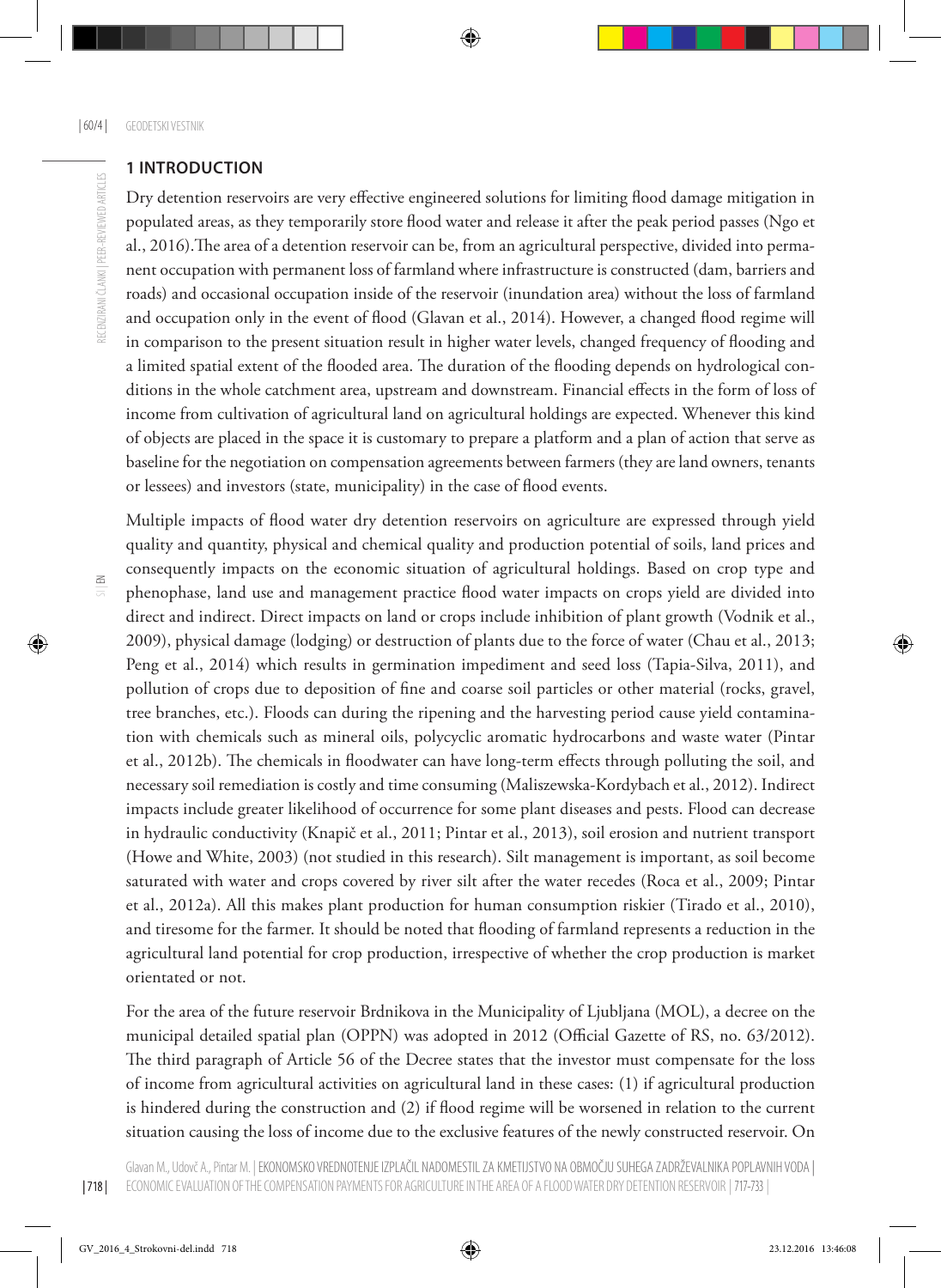the basis of this article, the investor began with the activities of choosing the most suitable scheme of compensation payment (refund) for loss of income as a result of changed management conditions on agricultural land. A previously prepared expert study on the approach to assess damage on agricultural land in the area of the reservoir Brdnikova served as a starting point (Pintar et al., 2012; Glavan et al., 2012). The regulation in the spatial plan has its origin in the Water Act (Official Gazette of RS, no. 57/2012) which in the fifth paragraph of the 90th article states: 'When the dry reservoir is in function compensation belongs to the land owners or occupiers of land for damage caused by the destruction or decrease in the yield of agricultural or forest land during a damaging flood event, which is paid by the Ministry. For the assessment of compensation for damage under this paragraph mutatis mutandis to the regulations in the Siting of Spatial Arrangements of National Importance Act' shall apply (Official Gazette of RS, no. 106/2010). However the text in the act is not clear if compensation is understood as a one-time single payment or annuity or payment at repeated damaging events (flood) for certain yield losses on agricultural and forest land or loss of income. It is also not clear what are the relations between the state (ministry) and the municipal level as all dry detention reservoirs are not build under the National Spatial Plan but under the Municipal Detailed Spatial Plan. This implies that a methodology on a national level still needs to be developed.

The aim of this research was to develop a methodological approach for calculating and defining the optimal compensation payment scheme for the proposed new flood water dry detention reservoir. The expected results will give farmers a starting point for negotiating the compensation of income loss due to the introduction of a new flood measure on agricultural land, and investors the possibility of transparent decisions on the selection of the most appropriate compensation scheme.

# **2 MATERIALS AND METHODS**

# **2.1 Study area: Dry detention reservoir Brdnikova**

The study area of the intended dry detention reservoir lies at an altitude of 293 m to 309 m (Figure 1) and comprises of 69.09 hectares. The road on the southern part will have the function of the barrier damming the river Glinščica. In the case of maximum water levels, in the event with a hundred year return period (Q100) the inundation area of the reservoir will cover 42.3 ha with a detention volume of 451.600 m<sup>3</sup> (Figure 1). Another smaller dry reservoir is planned below the dam on the smaller right tributary of Glinščica with a detention volume of  $6,100 \text{ m}^3$ .

According to the digital soil map a major part of the soils in the study area is classified (Slovenian classification) as medium expressed mineral amphigley on eutric soils (60%). In a minor part medium expressed and medium deep planar pseudogley on eutric soils is present (depth of g horizon 40-60 cm) and along streams and local depressions moderately gley riverside eutric soils on clay alluvium appear (30%). The largest proportion of the area's cadastral parcels is classified (by Surveying and mapping authority of the Republic of Slovenia) with 40-49 land quality points (42 ha; 61.35%), followed by 50-59 land quality points (8.7 ha; 12.59%) and 60-69 land quality points (4.7 ha; 6.85%) (Figure 2a). Where 100 is the best and 1 is the worst land quality. If land quality points are over 40 the land is suitable for arable management.

 $\Xi$ 

RECENZIRANI ČLANKI | PEER-REVIEWED ARTICLES

RECENZIRANI ČLANKI | PEER-REVIEWED ARTICLES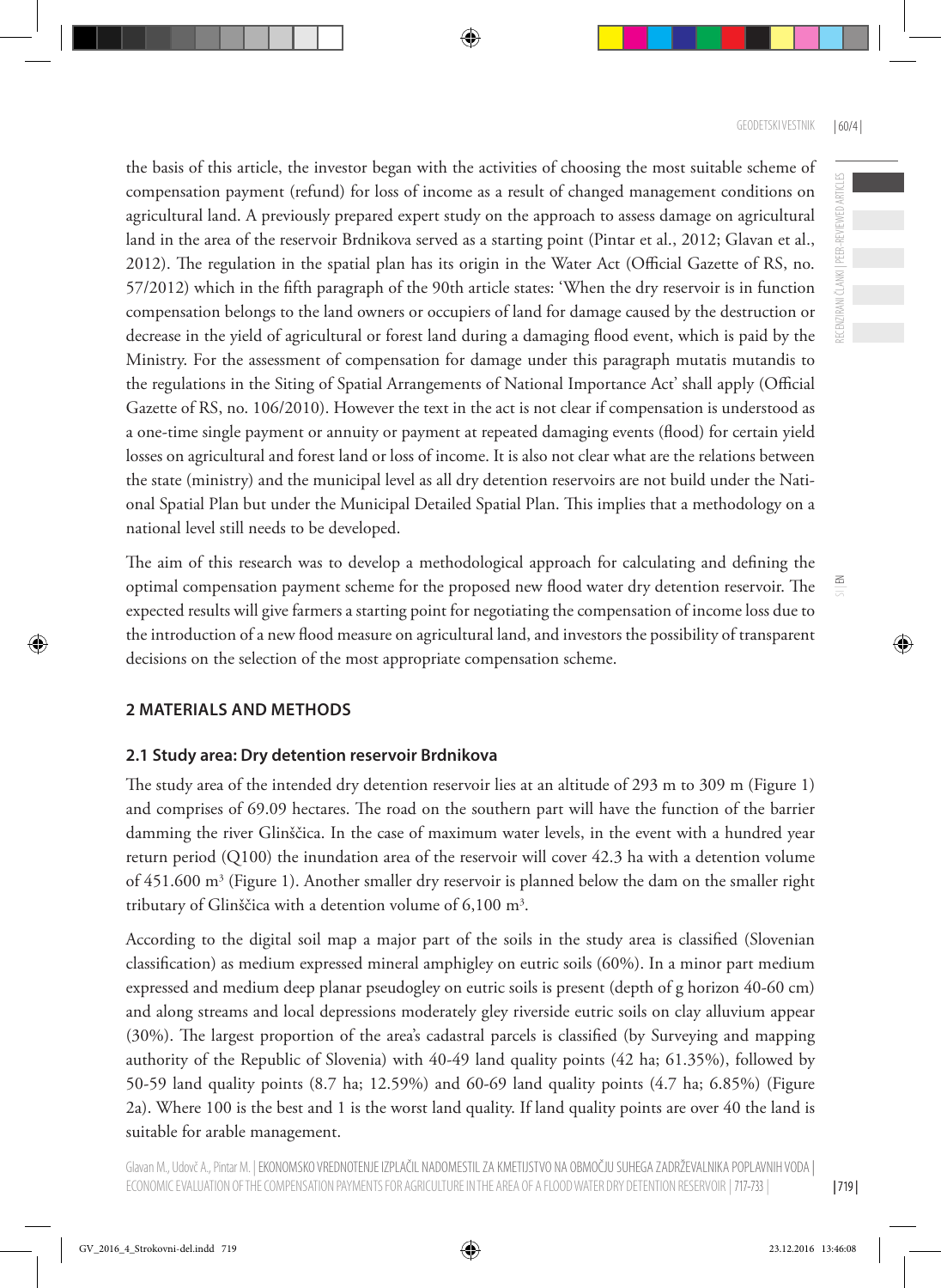RECENZIRANI ČLANKI I PEER-REVIEWED ARTICLES



Figure 1: The area of the flood water dry detention reservoir Brdnikova and its spatial position with permanent occupation and occasional occupation at river flows Q10 and Q100 before and after the reservoir construction as defined in the Municipal Spatial Plan

The largest share of the actual land use is covered by grasslands (46%; 32 ha), arable land (29%; 20 ha), forests (8%; 5 ha) and urban areas (7%; 5 ha) (Figure 2b). In 2012 the impact area was 52 graphical land use units of agricultural holdings with a total area of 38 ha (all land uses), which is 55% of the total study area (Figure 1c). Of those, 25 ha was arable land and 13 ha was permanent grassland. In an average year (2006 – 2011) farmers grew almost 10 ha of silage maize (43.6%), more than 5 ha of grass-clover mixture (25.7%) and nearly 4 ha (16.1%) of grass on arable land. On average, other cultures occupied less than 1 hectare (4%) of the area.

| 720 |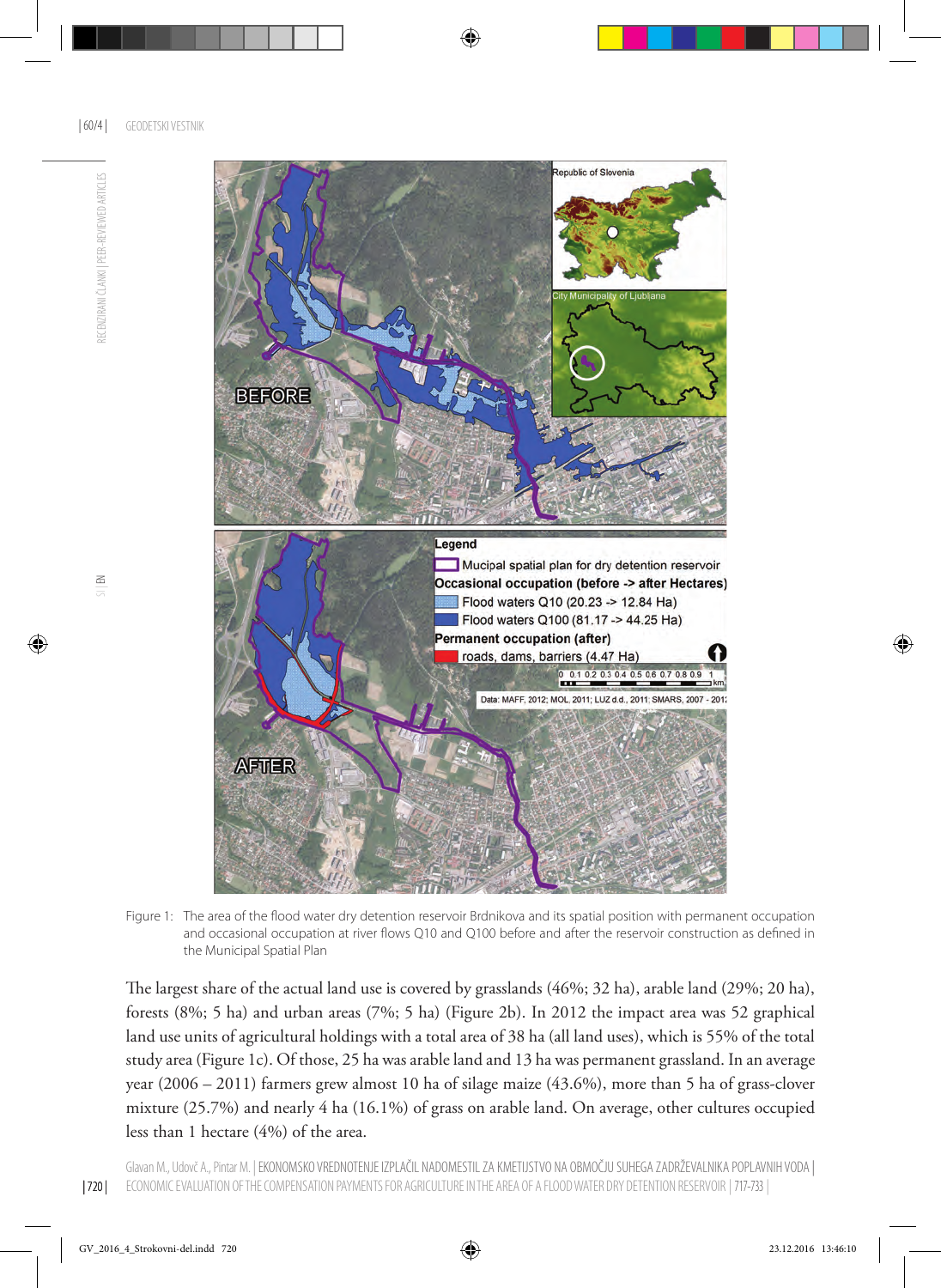Agricultural land in the area was managed by 12 farm holders, listed in the Slovenian Register of Agricultural Holdings (SRAH), which are at the same time included in the system of subsidy payments under the EU Common Agricultural Policy (CAP). All agricultural holdings together cultivated 272 ha of agricultural land in 2012 of which 34.99 ha (12.9%) was located inside the planned reservoir (inundation area). Four farm holders had more than 50% of their agricultural land inside the reservoir flood area. The majority of land parcels in the area was in 2012 owned by private owners (82.5%), followed by the municipality (14.7%), state (1.9%) and legal entities (0.9%).



Figure 2: the area of the dry detention reservoir Brdnikova as defined in the Municipal Spatial Plan a) cadastral parcels land quality points and b) actual land use in 2012

# **2.2 Types of compensation payment schemes**

Occasional occupation exclusively represents areas behind the dam and levees (inundation area) which are flooded in the case of emergency. The surface area of occasional occupation varies depending on the return period of the event. These land parcels are occupied for the duration of flooding and with agricultural activity disabled. This usually lasts from a few hours to a few days, if we take into account the time for normalisation of soil water properties. With appropriate regulation of rivers and channels it is possible to reduce floods with shorter return period to the extent when they have lower damaging impact on the area. However, the flood reservoir management needs to also take into account the water regime of the main watercourse and of all other tributaries in the watershed.

Compensation payment after the flood event is defined as a substitute (usually financial) which the

RECENZIRANI ČLANKI | PEER-REVIEWED ARTICLES

ECENZIRANI ČLANKI I PEER-

REVIEWED ARTICLES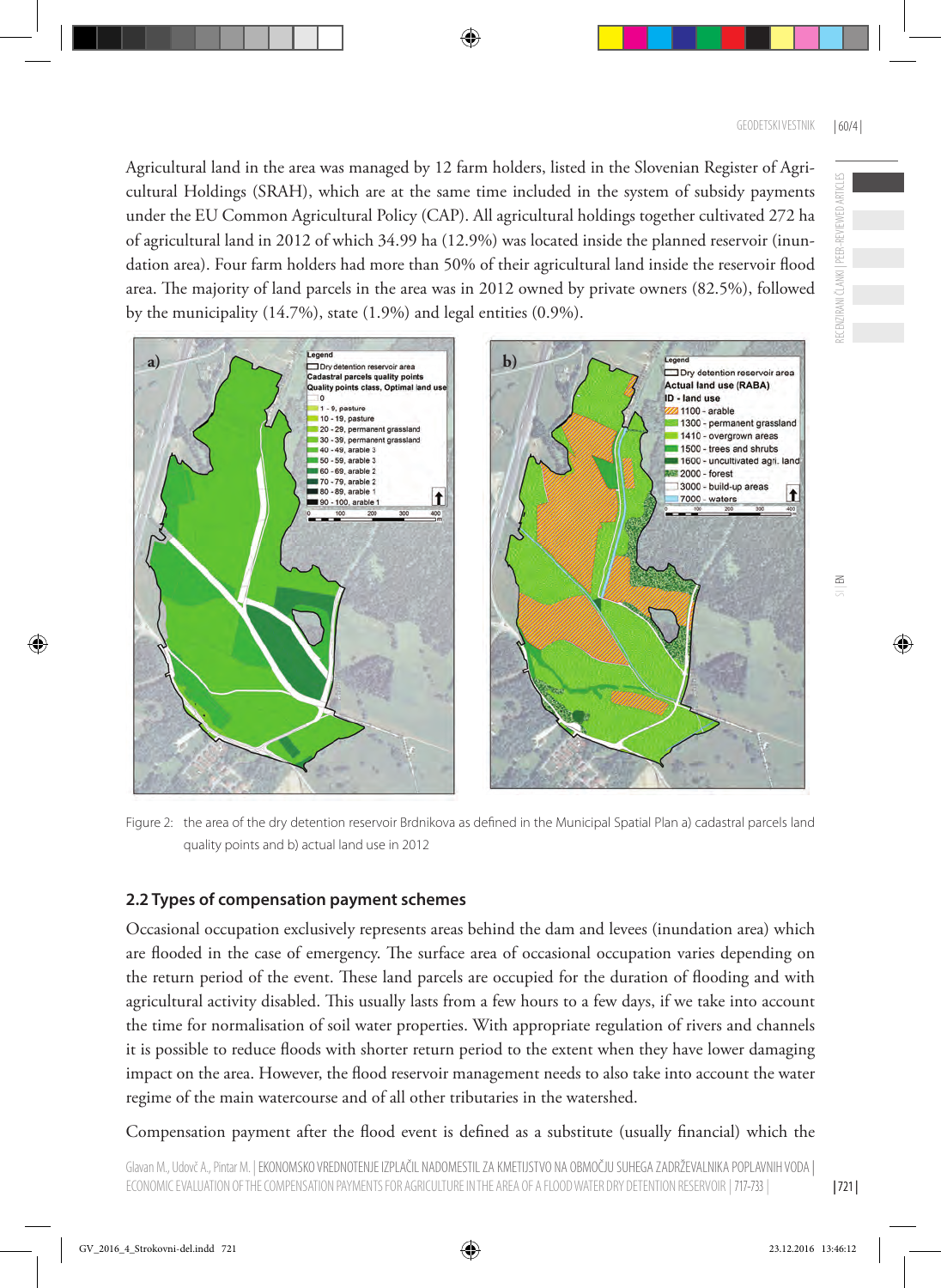$\leq$ 

affected party receives as compensation for the damage that occurred as a result of direct or indirect impacts of floods. After the construction of the reservoir In this case the surface area and depth of flooding will exceed the present state. This will have an impact on the characteristics of agricultural soils, agricultural production and agricultural holdings since it is an artificial intervention in the hydrological regime of the area, which exacerbates the existing situation. Owners or tenants of such land are eligible for compensation payment. Compensation must be paid by the investor.

In this study we address the following compensation payment schemes:

(a) Single payment at reservoir construction

- flood event Q20, loss of one grass cut without baling
- flood event Q20, loss of three grass cuts without baling
- (b) Payment for the loss event
- one loss event (loss of one grass cut without baling)
- one loss event (loss of three grass cuts without baling)
- one loss event (subsidy payment for livestock production, loss of one grass cut without baling)
- one loss event (subsidy payment for livestock production, loss of three grass cuts without baling)
- (c) Annuity for a hectare of grassland or arable land
- without restrictions in land use (based on land use, flood water depth and return period)
- maximal without restrictions in land use (based on land use)
- with restrictions in land use (based on land use, flood water depth and flood return period, permanent grassland is mandatory)
- maximal with restrictions in land use (based on land use, permanent grassland is mandatory)
- (d) Purchase of land
- purchase of land (agricultural land under occasional flood water occupation)
- partial purchase of land (pay-out difference in agricultural land parcels quality points between grassland and arable)

# **2.3 Economic calculation**

The following parameters are included in the calculation of compensation payment for the area of occasional occupation (flooded area): (a) the area of influence of 10 (Q10) and 100 (Q100) years flood waters (surface area and depth of flooding), (b) agricultural land use (fields, grassland), (c) the most common agricultural crops - rotation (maize, grass), (d) the economic calculation for crops production (arable land, permanent grassland), (e) the average market value of agricultural land (Surveying and Mapping Authority of the Republic of Slovenia). The basis for the calculation of compensation payment was the catalogue of agricultural calculations (2011/12) (Jerič et al., 2011), the technological guide for farmers in flooded areas (KGZS, 2010), subsidy payment data of the Agency of the Republic of Slovenia for Agricultural Markets and Rural Development (2006-2011) and data of the Administration for Civil Protection and Disaster Relief (2012). The calculation takes into account the worst possible case outcome in production, which may be caused by a loss event. The equation and tables representing methodological approaches of compensation payment calculation are presented below.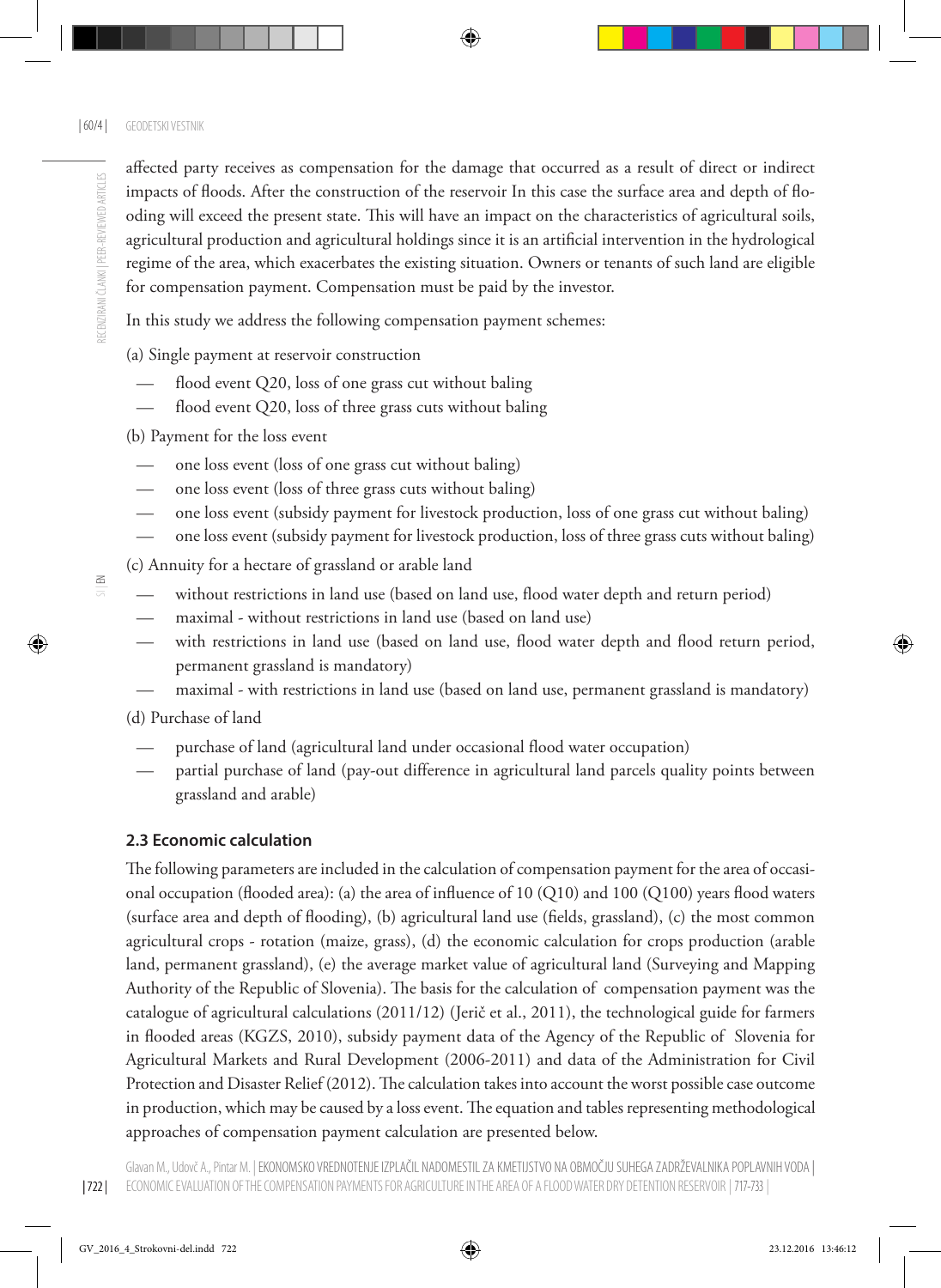#### **2.3.1 Single payment**

This scheme enables the owner to be paid out by the investor for all potential damages on land as a consequence of flood waters through a single instalment. Single payment (eq1) is methodologically based on production losses and the flood water return period (Table 1). The present and future owner of the land renounces all future financial claims.

$$
SPC = d_{2,n} \times \left(\frac{y}{Q}\right) \tag{1}
$$

Where *SPC* is – single payment compensation (EUR/ha),  $d_{2n}$  – gross margin with no baling costs (EUR/ ha), *y* – number of years in *n* generation (one generation is 40 years) (year), and *Q* – the return period of a flood event (years).

#### **2.3.2 Payment for the loss event**

This scheme follows conventional practice in the areas of natural floods. The scheme provides compensation payments on the basis of assessing losses after a flood event by a special municipal commission (eq2) (Table 1). This scheme is closely related to the national system for estimating the impact of floods on agricultural products which is administrated by the Administration for civil protection and disaster relief.

$$
LEC(d2.n) = (a - bn) + c
$$
\n<sup>(2)</sup>

Where LEC is (*d2.n)* – loss event compensation payment calculated as gross margin (EUR/ha), a - revenue (EUR/ha),  $b_n$  – changeable cost (EUR/ha) and  $c$  – cost for additional fodder needed in animal production. Gross margin is understood as compensation payment in the case of a loss event due to the flooding of agricultural land.

#### **2.3.3 Annuity**

Annuity compensation payment (*ACP*) calculation is a multi-step process (eq3). This process comprises the agro-economic calculation of the gross margin for the most common agricultural crops in the area, the evaluation of the costs related to soil quality improvement measures after flood, the flood water return period at which flooding will start to occur, the spatial position of land parcels in regard to water depth and return period as frequency of events and the impact of previous factors on crop production losses (Table 2). The costs of measures to improve soil quality after a flood event were calculated based on the minimal set of agricultural management measures that need to be undertaken on agricultural land after the flood event. We included in this calculated one third of average costs for liming, fertilisation, plant protection products and corresponding machine hours. This value represents approximately 20% of the total changeable costs in a normal year (Table 2). A flood water return period of 20 years (Q20) was chosen as the river channel capacity and the flood gates maximal discharge is limited to 18m<sup>3</sup>/s, which is approximately a 20 years return period.

$$
APC = \frac{(((b_n \times 1.2) + c) - SUP)}{Q}
$$
\n(3)

Glavan M., Udovč A., Pintar M. | EKONOMSKO VREDNOTENJE IZPLACIL NADOMESTIL ZA KMETIJSTVO NA OBMOČIU SUHEGA ZADRZEVALNIKA POPLAVNIH VODA | ECONOMIC EVALUATION OF THE COMPENSATION PAYMENTS FOR AGRICULTURE IN THE AREA OF A FLOOD WATER DRY DETENTION RESERVOIR | 717-733 |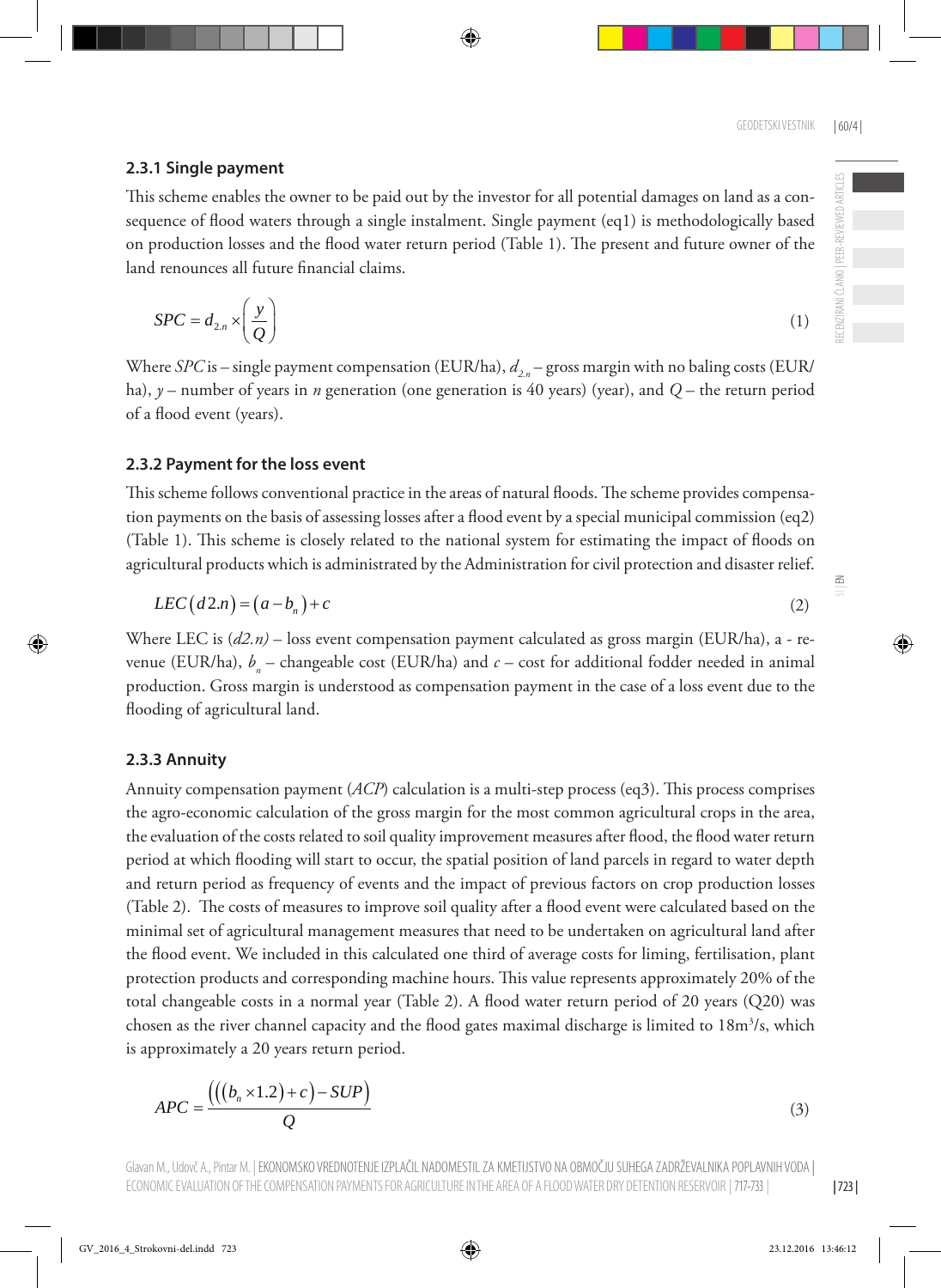Where ACP is – annuity compensation payment (EUR/ha),  $b_n$  – changeable cost (EUR/ha), *1.2* – costs (20%) related to measures (liming, fertilization, pesticides, hoeing) to reduce the flood impact on the physical and chemical properties of the soil, *c* – cost for additional fodder needed in animal production (EUR/ha), *SUP* – agricultural subsidy payments (EUR/ha) *and Q* – flood water return period at which flooding starts to occur (years).

Table 1: Single payment and loss event compensation payment calculation for grass silage on permanent grassland and three year rotation on arable land

| Compensation calculation (EUR/ha)                                     |            |              |                      |                                   |  |  |  |
|-----------------------------------------------------------------------|------------|--------------|----------------------|-----------------------------------|--|--|--|
| Land use                                                              | Normal     |              | Loss event (LEC)     | Single payment (SPC)              |  |  |  |
| <b>GRASS SILAGE</b> † (permanent grassland)                           |            | total        | additional<br>fodder | $(40 \text{ years}/\text{Q20})^2$ |  |  |  |
| Yield value                                                           | $+1,186$   | $\Omega$     | $\Omega$             |                                   |  |  |  |
| Subsidy payment (SUP)                                                 | $+108.7$   | $+108.7$     | $+108.7$             |                                   |  |  |  |
| Revenue $(a)$                                                         | $+1,295$   | $+108.7$     | $+108.7$             |                                   |  |  |  |
| Changeable cost (b1)                                                  | $-1078$    |              | 1                    |                                   |  |  |  |
| Changeable cost reduced for baling (b2)                               | $\sqrt{2}$ | $-597$       | $-597$               |                                   |  |  |  |
| Cost for additional fodder (c)                                        | $\prime$   | $\prime$     | $-1,186$             |                                   |  |  |  |
| Gross margin – three cuts, baling $(d1.1)$                            | $+217$     | $\sqrt{2}$   | $\sqrt{2}$           |                                   |  |  |  |
| Gross margin – one cut, baling $(d1.2)$                               | $+72$      |              |                      |                                   |  |  |  |
| Gross margin – three cuts loss, no baling <sup>3</sup> (d2.1)         | $\sqrt{ }$ | $-488$       | $-1,674$             | 3,348                             |  |  |  |
| Gross margin – one cut loss, no baling <sup>1</sup> (d2.2)            | $\sqrt{2}$ | $-18$        | $-413$               | 826                               |  |  |  |
| THREE YEARS ARABLE ROTATION† (silage maize/grass silage/silage maize) |            |              |                      |                                   |  |  |  |
| Yield value                                                           | $+1,337$   | $\mathbf{0}$ | $\boldsymbol{0}$     |                                   |  |  |  |
| Subsidy payment (SUP)                                                 | $+332$     | $+332$       | $+332$               |                                   |  |  |  |
| Revenue $(a)$                                                         | $+1,669$   | $+332$       | $+332$               |                                   |  |  |  |
| Changeable cost (b1)                                                  | $-1,120$   | $\sqrt{2}$   | $\sqrt{2}$           |                                   |  |  |  |
| Changeable cost reduced for baling (b2)                               | $\prime$   | $-960$       | $-960$               |                                   |  |  |  |
| Cost for additional fodder $(c)$                                      | $\sqrt{2}$ | $\sqrt{2}$   | $-1,337$             |                                   |  |  |  |
| Gross margin – three cuts, baling $(d1.1)$                            | $+549$     | $\prime$     | $\prime$             |                                   |  |  |  |
| Gross margin – one cut, baling $(d1.2)$                               | $+450$     | $\sqrt{2}$   | $\sqrt{ }$           |                                   |  |  |  |
| Gross margin – three cuts loss, no baling <sup>3</sup> (d2.1)         |            | $-628$       | $-1,965$             | 3,930                             |  |  |  |
| Gross margin – one cut loss, no baling $(d2.2)$                       |            | $-472$       | $-1,545$             | 3,090                             |  |  |  |

†silage maize (0.187 kg SU/kg green mass, 30 % SS) and grass silage (0.11 kg SU/kg green mass, 20 % dry matter at harvest, 35 % dry matter final content, 1 bale contains 600 kg of silage);

ŠU – starch unit;

\* Yield value after Catalogue of calculations for planning farm management in Slovenia (2011) – silage maize 47.16 t/ha × 30 €/t, grass silage 20.6 t/ha × 57.56 €/t;

 $1$  – only one cut damaged, two cuts normal, additional fodder bought to cover one cut loss;

 $^2$  – 40 years period of one generation and Q20 approximate return period of flood event in years;

3 – all three cuts damaged, additional fodder bought to cover three cuts loss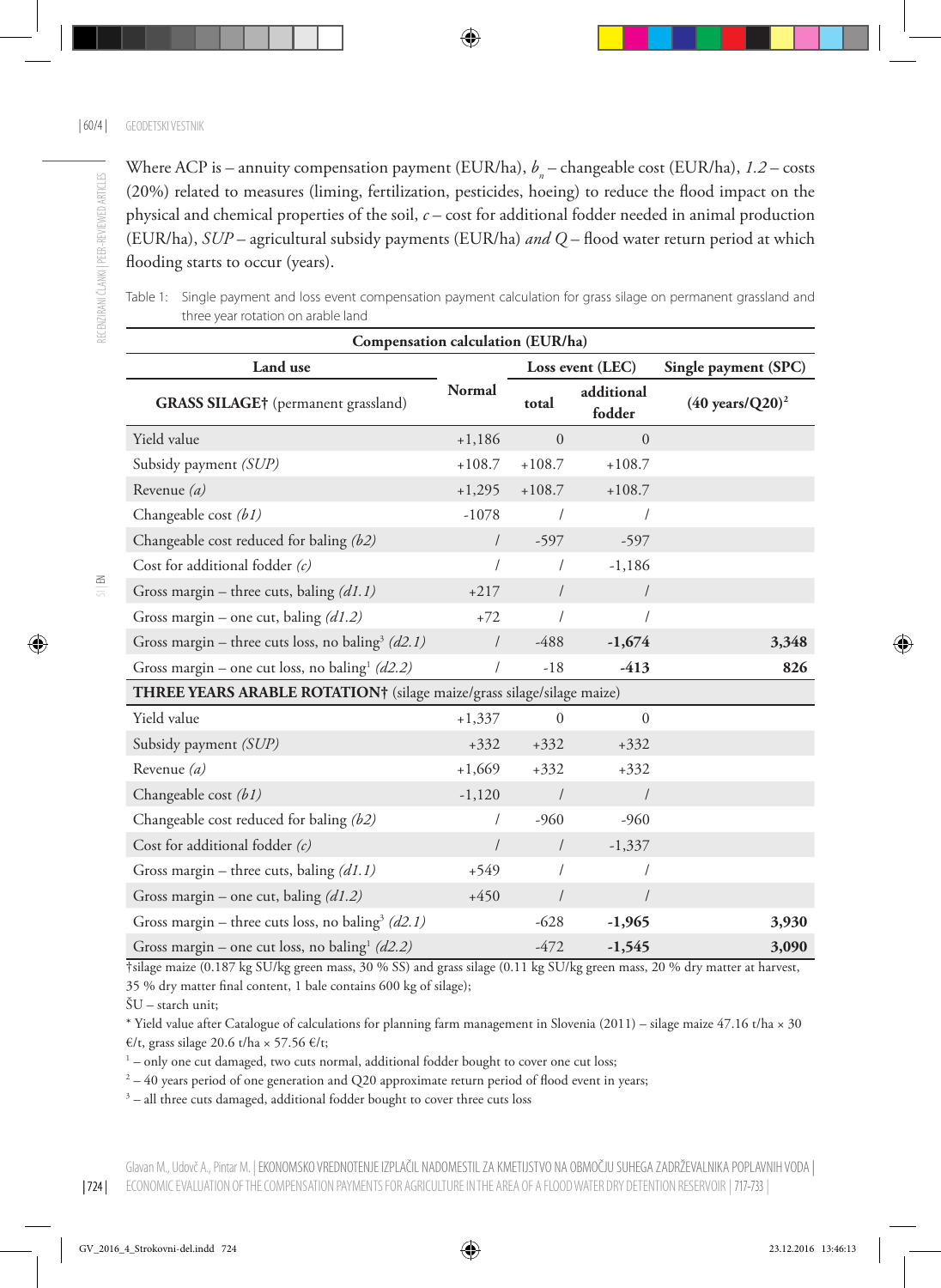Table 2: Maximal compensation payment calculation (EUR/ha) for the Annuity (ACP) and Annuity with restrictions in land use (ACPO) presented with flood impact classes based on land use, water depth and flood return period for the area of the dry detention reservoir

| Annuity calculation (EUR/ha) – land use based |                      |                                  |                             |                       |                             |                                               |                                                        |  |  |
|-----------------------------------------------|----------------------|----------------------------------|-----------------------------|-----------------------|-----------------------------|-----------------------------------------------|--------------------------------------------------------|--|--|
| Land use                                      |                      | Changeable costs<br>Gross margin |                             |                       |                             |                                               |                                                        |  |  |
|                                               | total<br>loss<br>(b) | flood<br>impact<br>$(+ 20\%)$    | additional<br>fodder<br>(c) | <b>SUP</b><br>reduced | maximal<br>$Q20^2$<br>(ACP) | difference<br>in land use <sup>4</sup><br>(e) | maximal obligatory<br>grassland <sup>5</sup><br>(ACPO) |  |  |
| GRASS SILAGE (permanent grassland, no baling) |                      |                                  |                             |                       |                             |                                               |                                                        |  |  |
| three cuts loss <sup>3</sup>                  | 597                  | 716                              | 1,186                       | 1,684                 | 84.20                       | $\Omega$                                      | 84.20                                                  |  |  |
| one cut loss <sup>1</sup>                     | 981                  | 1,177                            | 395                         | 1,463                 | 73.15                       | 0                                             | 73.15                                                  |  |  |

| THREE YEARS ARABLE ROTATION (silage maize/grass silage/silage maize, no baling) |  |  |
|---------------------------------------------------------------------------------|--|--|
|                                                                                 |  |  |

|                 |        |       |             |        | There is the company of the company of the company of the company of the company |        |
|-----------------|--------|-------|-------------|--------|----------------------------------------------------------------------------------|--------|
| three cuts loss | 960    | 1,152 | 1,337 2,157 | 107.85 | 332                                                                              | 439.90 |
| one cut loss    | 1.067  | 1,280 | 1,073 2,021 | 101.05 | 332                                                                              | 433.05 |
| $QTTT$ $1 \t1$  | 777114 |       |             |        |                                                                                  |        |

SUP – subsidy payment (Table 1);

<sup>1</sup> – only one cut damaged, two cuts normal, additional fodder bought to cover one cut loss;

 $\rm ^2$  – Q20 approximate return period of flood event in years at which flooding starts to occur;

 $3$  – all three cuts damaged, additional fodder bought to cover three cuts;

4 – difference in gross margin between arable and grassland;

5 - due to environmental and health reasons (sedimentation) restrictions can be put on land use type and making permanent grassland obligatory

An investor can, due to environmental and health reasons (particles sedimentation on crops, health problems with harvested products), put a restriction on the type of land use and makes permanent grassland obligatory but compensation for production loss has to be offered to land owners/tenants. Compensation payment for obligatory land use (*ACPO*) is calculated as the difference between gross margins for a three years arable rotation and grass silage on permanent grassland (*e*) (Table 1, 2) and summed with *ACP* (eq4).

$$
ACPO = ACP + d \tag{4}
$$

Where *ACPO* is – the annuity compensation payment for restrictions in land use - obligatory grassland (EUR/ha), *e* – the difference in gross margins between arable and permanent grassland (EUR/ha).

After both types of maximal annuities were calculated these values were further adapted to the possible impact of the flood depth and return period (Table 3). Different depths of floods have a different impact on crops grown in the field or meadow. For example a flood that does not exceed 0.5 meters shouldn't affect maize as maize cobs in general grow higher on the stem. Majority of plants would get affected if soils would be fully saturated for few days disabling the breathing process. With deeper water the impact worsens as silt and clay particles settle and sediment on the plants, destroying them completely. It is the same for the flood water return period where more often floods mean a higher loss of yield and deterioration of soil quality. The percentages for defining the spatial distribution of compensation payment were based on subsidy payment for less-favoured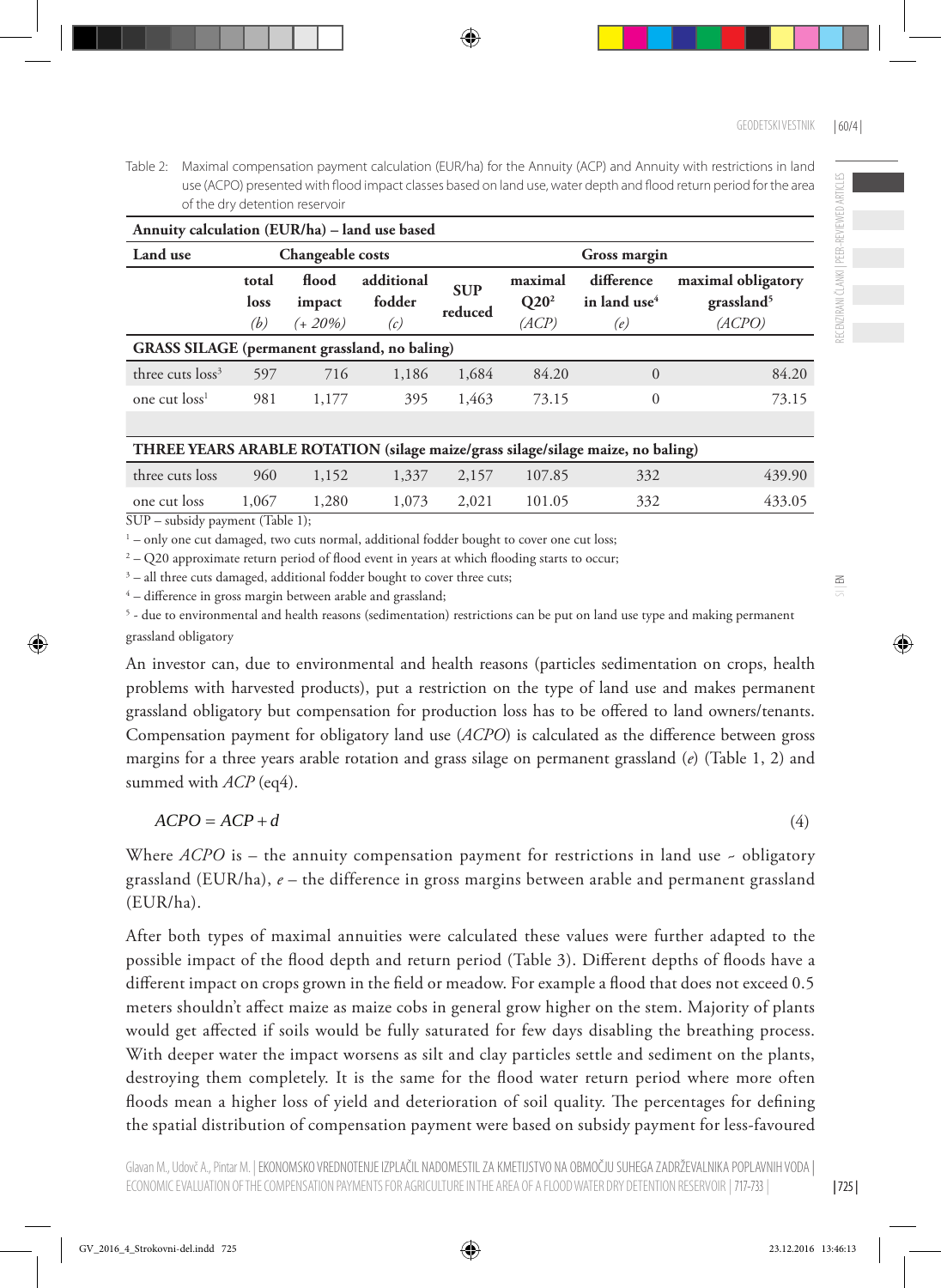areas support scheme under CAP. The basic fixed part of the payment in 2012 was 34.43 EUR/ha for grassland areas with regular natural floods which is close to 50% of maximal ACP (36.58 EUR/ ha) and served as the basis for other percentages which were set based on the expected impact on different crop types yield.

RECENZIRANI ČLANKI | PEER-REVIEWED ARTICLES RECENZIRANI ČLANKI | PEER-REVIEWED ARTICLES

Table 3: Compensation payment values (EUR/ha) for the Annuity (ACP) and Annuity with restrictions in land use (ACPO) presented with flood impact classes based on land use, water depth and flood return period for the area of the dry detention reservoir

| Annuity calculation (EUR/ha/year) – land use, water depth and flood return period based |                                                                                          |                         |     |                                        |           |                            |  |  |
|-----------------------------------------------------------------------------------------|------------------------------------------------------------------------------------------|-------------------------|-----|----------------------------------------|-----------|----------------------------|--|--|
| <b>Flood impact classes</b>                                                             |                                                                                          |                         |     | <b>Percent of</b> No restriction (ACP) |           | <b>Restrictions</b> (ACPO) |  |  |
|                                                                                         |                                                                                          | <b>Maximal</b><br>(9/0) |     | Arable                                 | Grassland | Obligatory grassland       |  |  |
| return period = $Q100$ ; depth = $0.5-1.5$ m<br>impact on grasses, cereals and maize    |                                                                                          |                         | 65  | 65.68                                  | 47.55     | 397.68                     |  |  |
| return period = $Q100$ , depth = $> 1.5$ m<br>impact on grasses, cereals and maize      |                                                                                          |                         | 65  | 65.68                                  | 47.55     | 397.68                     |  |  |
| return period = $Q10$<br>$depth = < 0.5 m$<br>impact on grasses,<br>low cereals         | return period = $Q100$<br>depth = $0.5-1.5$ m<br>impact on grasses,<br>cereals and maize | 80                      | 80  | 80.84                                  | 58.52     | 412.84                     |  |  |
| return period = $Q10$<br>depth = $0.5-1.5$ m<br>impact on grasses,<br>cereals and maize | return period = $Q100$<br>$depth = > 1.5 m$<br>impact on grasses,<br>cereals and maize   | 100                     | 100 | 101.05                                 | 73.15     | 433.05                     |  |  |

# **2.3.4 Purchase of land**

Only the purchase of land enables an investor to become the owner of the area and to fully enforce environmental measures and their vision of the future development of the area. An investor can also hire out the land to the former owners to keep agriculture production in the area but under investor terms. There is also an option of partial purchase (PPL) where only the type of land use is bought (eq5). Owners are based on a mutual agreement legally bound to practice and maintain specific land use. The calculation of land prices for Purchase of land compensation schemes (PL) was based on market prices collected by the Surveying and mapping authorities of Republic of Slovenia (Table 4).

$$
PPL = PL - PL_{pg} \tag{5}
$$

Where PPL is – partial purchase compensation payment to change land use from arable to grassland due to environmental and health risks (EUR/ha), *PL* – market price supplied by Surveying and mapping authorities (EUR/ha) and  $PL_{pe}$  – market price for permanent grassland with cadastral land parcels quality points between 30 and 39 supplied by Surveying and Mapping Authorities (EUR/ha).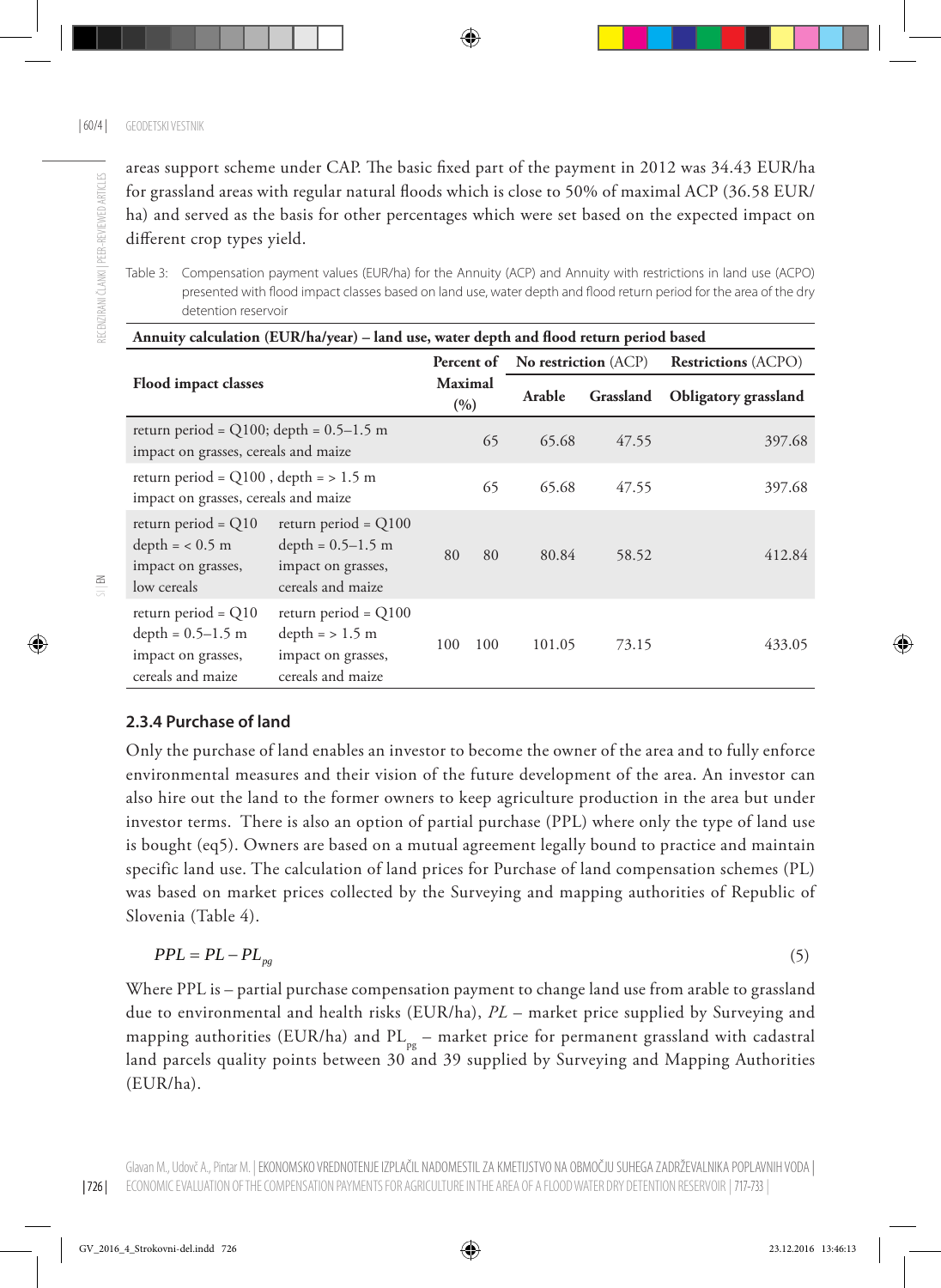Table 4: Average market value (EUR/ha) of agricultural land parcels in the area of a dry detention reservoir for the calculation of purchase of land (PL) and partial purchase of land (PPL) compensation schemes

| Land parcel  |                   |     |                          |                     | Value                       |                                       |  |  |
|--------------|-------------------|-----|--------------------------|---------------------|-----------------------------|---------------------------------------|--|--|
| <b>Class</b> | quality<br>points |     | <b>Expected land use</b> | <b>Factor Index</b> | Market (PL)<br>$(EUR/ha)^*$ | Land use difference (PPL)<br>(EUR/ha) |  |  |
| 1            | $\Omega$          | 9   | Pasture                  | 0.1                 | 2,880                       | $\overline{0}$                        |  |  |
| 2            | 10                | 19  | Pasture                  | 0.2                 | 5,760                       | $\Omega$                              |  |  |
| 3            | 20                | 29  | Permanent grassland      | 0.3                 | 8,640                       | $\Omega$                              |  |  |
| 4            | 30                | 39  | Permanent grassland      | 0.4                 | 11,520                      | $\theta$                              |  |  |
| 5            | 40                | 49  | Arable 3                 | 0.6                 | 17,280                      | 5,760                                 |  |  |
| 6            | 50                | 59  | Arable 3                 | 0.8                 | 23,040                      | 11,520                                |  |  |
| 7            | 60                | 69  | Arable 2                 | 0.9                 | 25,920                      | 14,400                                |  |  |
| 8            | 70                | 79  | Arable 2                 | 1                   | 28,800                      | 17,280                                |  |  |
| 9            | 80                | 89  | Arable 1                 | 1.05                | 30,240                      | 18,720                                |  |  |
| 10           | 90                | 100 | Arable 1                 | 1.1                 | 31,680                      | 20,160                                |  |  |

\* Surveying and mapping authorities (2012)

#### **3 RESULTS AND DISSCUSSION**

An overview of the economic impact of all proposed compensation payment schemes for the inundation area of dry detention reservoir occasional occupation shows that the main difference between them lies in the time of the payment, restrictions in land use, and land ownership (Table 1). Single payment, annuity without limitation in land use type and the payment after loss event show similar economic impacts in the long-term (40 years). Differences occur in the time period of the payment, where in a single payment a total amount is paid out at the beginning of the construction, the annuity as annual instalments and the payment after loss event only once in about twenty years (loss event). With limitations in land use, the economics of the agricultural production is strongly changed, thereby annuity on long-term increases beyond the cost of purchasing of land. The purchase of land represents, in the long term, a middle way between the proposed compensation schemes. But only if the average market value of agricultural land is included in the calculation. Impact assessment of four different compensation payment schemes shows that the choice between one and another brings important differences in benefits and risks to investors as well as landowners.

#### **3.1 Single payment**

Single payment is primarily dependent on whether the calculation considers the loss of one or three cuts of grass (Table 1, Figure 3a). Taking into account the loss of three cuts instead of one increases the compensation payment by 71%. Single payment doesn't bring the investor free disposal with land despite the high costs. The disadvantage for land owners and investors is the fact that the total compensation is paid at the beginning of the construction or operation of the reservoir. Any additional costs of remediation of agricultural land into its former state after floods to reduce flood impact on the soil's physical and chemical properties after the event (removal of silt, additional fertilization, liming, hoeing, pesticides, sowing permanent pasture, etc.) is the responsibility of the investor unless otherwise agreed.

| 727 |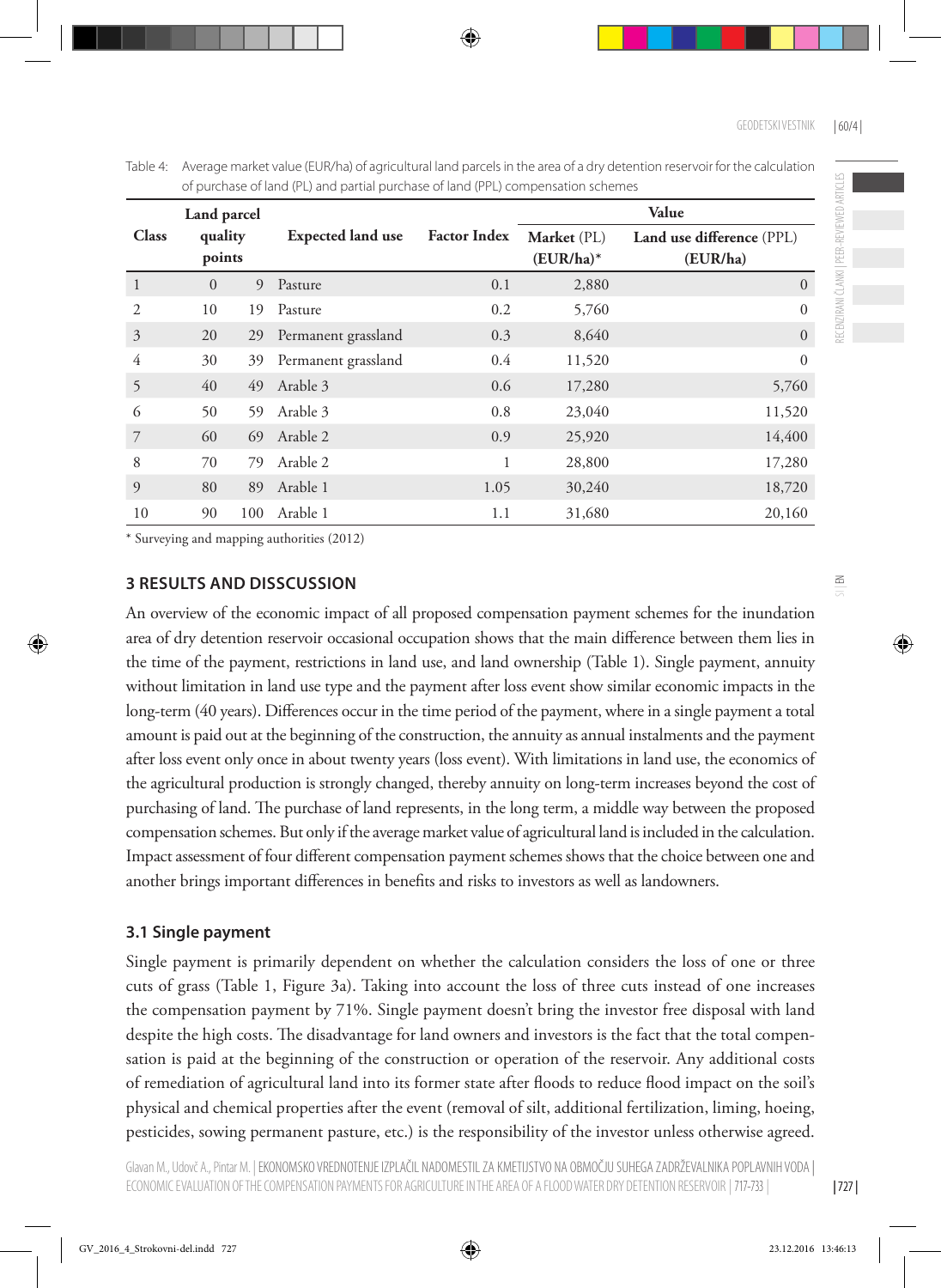$\leq$ 

Regular and often flooding can lead to the changes in land quality points as soil characteristic are the base information in its calculation. We suggest that the investors commit themselves to making an analysis of loss events after the 40 years period of a new flood regime (with the dry detention reservoir) and thus redefine the level of compensation for the next period. If in this period the land would be damaged to the level that agricultural production would not feasible any more, has the owner the right (by  $24<sup>th</sup>$ article of the Water Act) to require recultivation, new land or the financial compensation similar to the Full purchase of land (d) scheme (Official Gazette of RS, No. 67/2002).

Table 4: Overview of economic impacts of compensation payment schemes for the agricultural area of the flood water dry detention reservoir Brdnikova

| Proposed compensation scheme<br>- for all agricultural land in the study area<br>- 17.05 ha of permanent grassland and 23.47 ha of arable land | <b>Compensation payment (EUR)</b><br>for total study area in relation to number of<br>years or flood events |                         |  |
|------------------------------------------------------------------------------------------------------------------------------------------------|-------------------------------------------------------------------------------------------------------------|-------------------------|--|
| (a) Single payment (SPC)                                                                                                                       |                                                                                                             | number of pay-out years |  |
|                                                                                                                                                | $\mathbf{1}$                                                                                                | 40                      |  |
| flood event Q20, loss of one grass cut without baling*                                                                                         | 82,401                                                                                                      |                         |  |
| flood event Q20, loss of three grass cuts without baling                                                                                       | 140,909                                                                                                     |                         |  |
| (b) Payment for loss event (LEC)                                                                                                               | Number of events $(\ge Q20)/$ period in years)                                                              | 2/40                    |  |
| Payment for one loss event<br>(loss of one grass cut without baling)                                                                           | 1/20<br>10,887                                                                                              | 21,774                  |  |
| Payment for one loss event<br>(loss of three grass cuts without baling)                                                                        | 21,778                                                                                                      | 43,556                  |  |
| Payment for one loss event (subsidy payment for livestock<br>production, loss of one grass cut without baling)                                 | 41,200                                                                                                      | 82,401                  |  |
| Payment for one loss event (subsidy payment for livestock<br>production, loss of three grass cuts without baling)                              | 70,454                                                                                                      | 140,909                 |  |
| (c) Annuity (ACP, ACPO)                                                                                                                        |                                                                                                             |                         |  |
| without restriction in land use<br>(based on land use, flood water depth and flood return period)                                              | 2,462                                                                                                       | 98,495                  |  |
| Maximal - without restrictions in land use<br>(based on land use)                                                                              | 3,420                                                                                                       | 136,793                 |  |
| with restrictions in land use<br>(based on land use, flood water depth and flood return period,<br>permanent grassland is mandatory)           | 9,921                                                                                                       | 396,839                 |  |
| Maximal - with restrictions in land use                                                                                                        | 10,878                                                                                                      | 435,137                 |  |
| (based on land use, permanent grassland is mandatory)                                                                                          |                                                                                                             |                         |  |
| (d) Purchase of land (PP, PPL)                                                                                                                 |                                                                                                             |                         |  |
| Full (agricultural land under occasional flood water occupation)                                                                               | 710,392                                                                                                     |                         |  |
| Partial (pay-out difference in agricultural land parcels quality<br>points between grassland and arable)                                       | 285,005                                                                                                     |                         |  |

\*Q20 – return period or magnitude of flood event with approximate reoccurrence once upon 20 years.

Glavan M., Udovč A., Pintar M. | EKONOMSKO VREDNOTENJE IZPLAČIL NADOMESTIL ZA KMETIJSTVO NA OBMOČJU SUHEGA ZADRŽEVALNIKA POPLAVNIH VODA | ECONOMIC EVALUATION OF THE COMPENSATION PAYMENTS FOR AGRICULTURE IN THE AREA OF A FLOOD WATER DRY DETENTION RESERVOIR | 717-733 |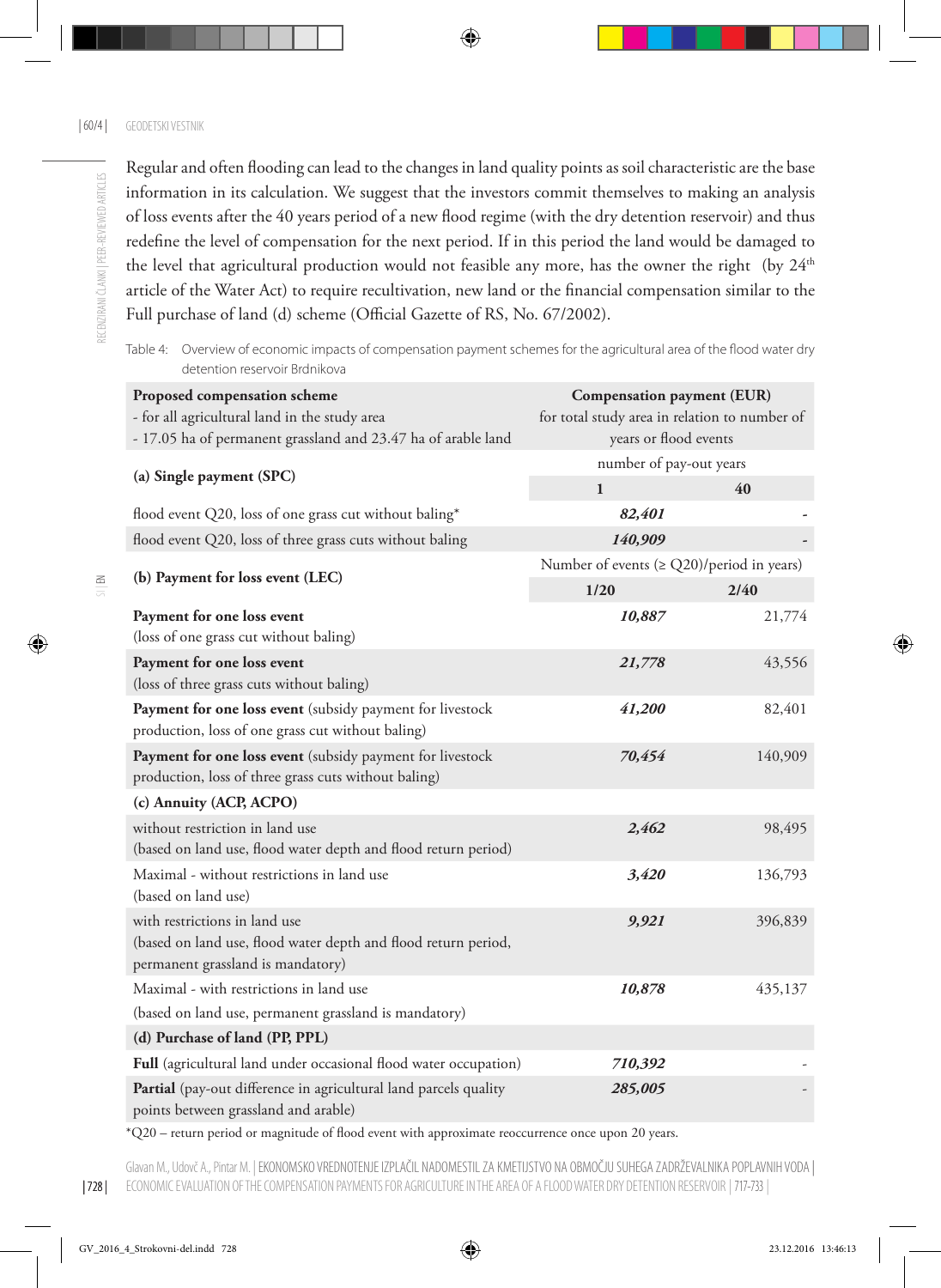RECENZIRANI ČLANKI | PEER-REVIEWED ARTICLES

 $\Xi$ 

# **3.2 Payment for the loss event**

Payment for the loss event primarily depends on the type of crop, the number of grassland cuts and on considering subsidy payment for the purchase of animal fodder for livestock farms (Table 1, Figure 3b). Taking into account the loss of three cuts instead of one increases the compensation for up to 100%. Buying fodder for livestock is more expensive than the cost of own production. Taking into account a fodder subsidy payment increases the compensation by 278%. Compensation payment can vary from flood to flood event. It can increase in the case of loss of crops with higher variable costs of production (corn silage) and decrease in the case of loss of crops with lower cost (grassland). Payment for a loss event provides the most realistic assessment of damage based on current land use, crop type and phenophase. This scheme is, in financial terms, the most favourable for investors. The disadvantage of this scheme is that it excludes depreciation of agricultural land parcels, which are subject to the modified flood regime on the real estate market. Making these land parcels practically unsellable. The costs of soil monitoring and restoration works after a flood are the responsibility of the investor unless otherwise agreed.

# **3.3 Annuity**

Annuity depends on whether compensation payment is fixed by land use or also by the depth and return period of flood waters, and whether are proposed limitations in the use of agricultural land in the area (agro-environmental measures) (Table 1, Figure 3c). Taking into account only land use without the depth and return period, increases the compensation payment by 39%. Considering limitations in the land use type (agri-environmental measures) increases the compensation payment by 303%. The costs of additional remediation of agricultural land after a flood are included in the compensation payment. Annuity allows an investor to bind farmers with certain agri-environmental conditions and management regimes to obtain the payments. At the same time, the costs of yield loss, soil monitoring (soil physics and chemical analysis) and restoration works after a flood are already included in the compensation and are a responsibility of landowner. An example of the management regime could be changed from arable to permanent grassland land use. In this case, the preservation of arable land use loss or damage on arable crops would not be compensated. The advantage of this scheme is regular annual payment of compensation which goes directly to the farmer. Is floods cause serious events including spillage of harmful chemicals they need to be treated as is described in the Environmental Protection Act (Official Gazette of RS, Nos. 41/2004, 39/2006, 70/2008, 108/2009), the Regulation on waste (Official Gazette of RS, no. 103/2011) and Regulation limit, warning and critical levels of hazardous substances in the soil (Official Gazette of RS, Nos. 68/1996, 41/2004).

# **3.4 Purchase of land**

The price of purchasing land depends on the average market value of the Surveying and Mapping Authority and land parcels quality points (Table 1, Figure 3d). The results are presented in such a way that the calculation includes all land parcels with that part which is intended to be inundated during a flood event. The part of the plot where flooding is not expected is excluded from the calculation. Determination of agricultural land prices can be completely independent from the average market value. The price may be a function of supply and demand or an agreement between the seller and the buyer.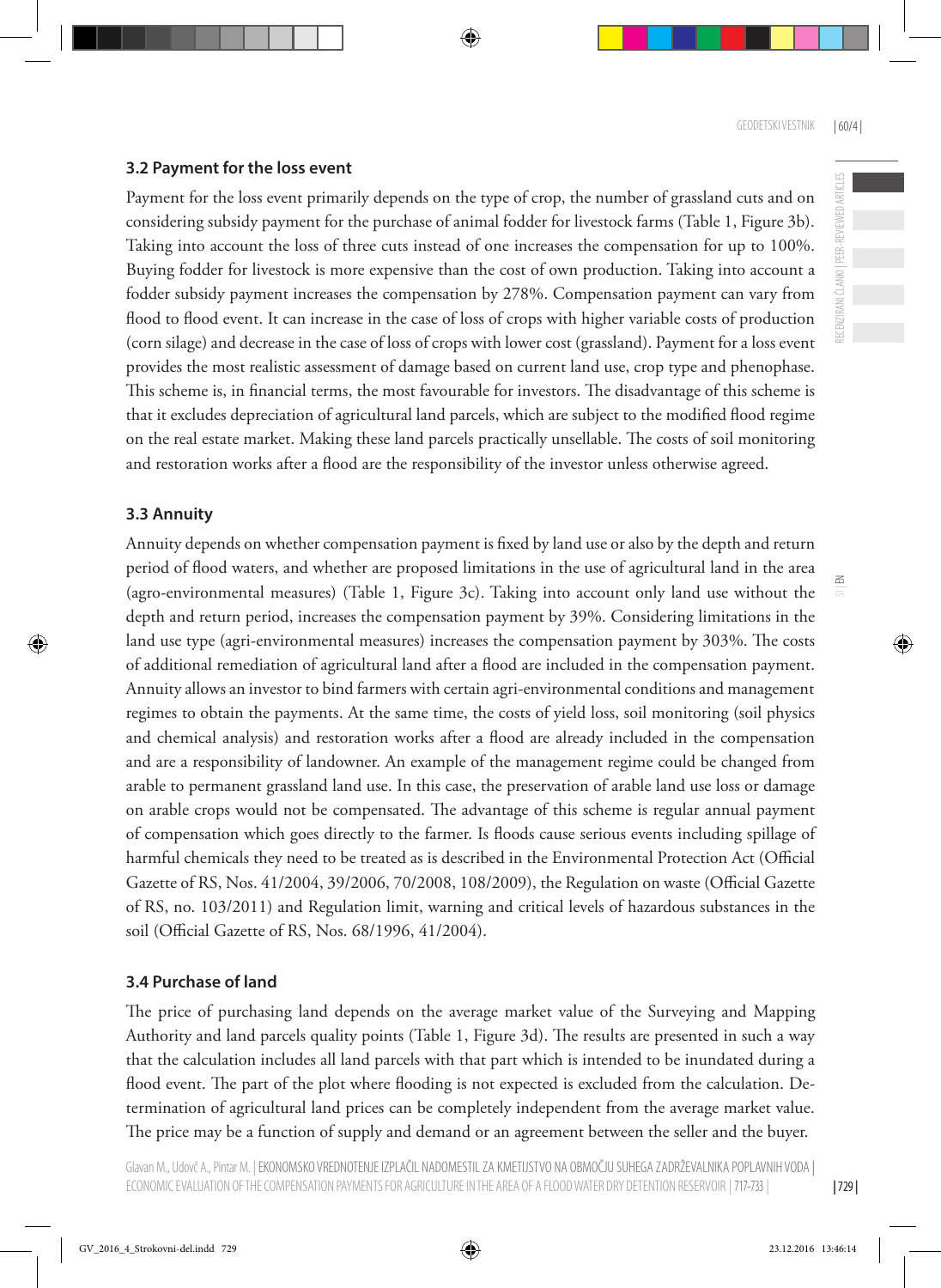

Figure 3: Spatial representation of compensation payment in the form of a) single payment, b) payment after the loss event c) annuity and d) purchase of land (EUR/ha) for the agricultural area of the dry detention reservoir Brdnikova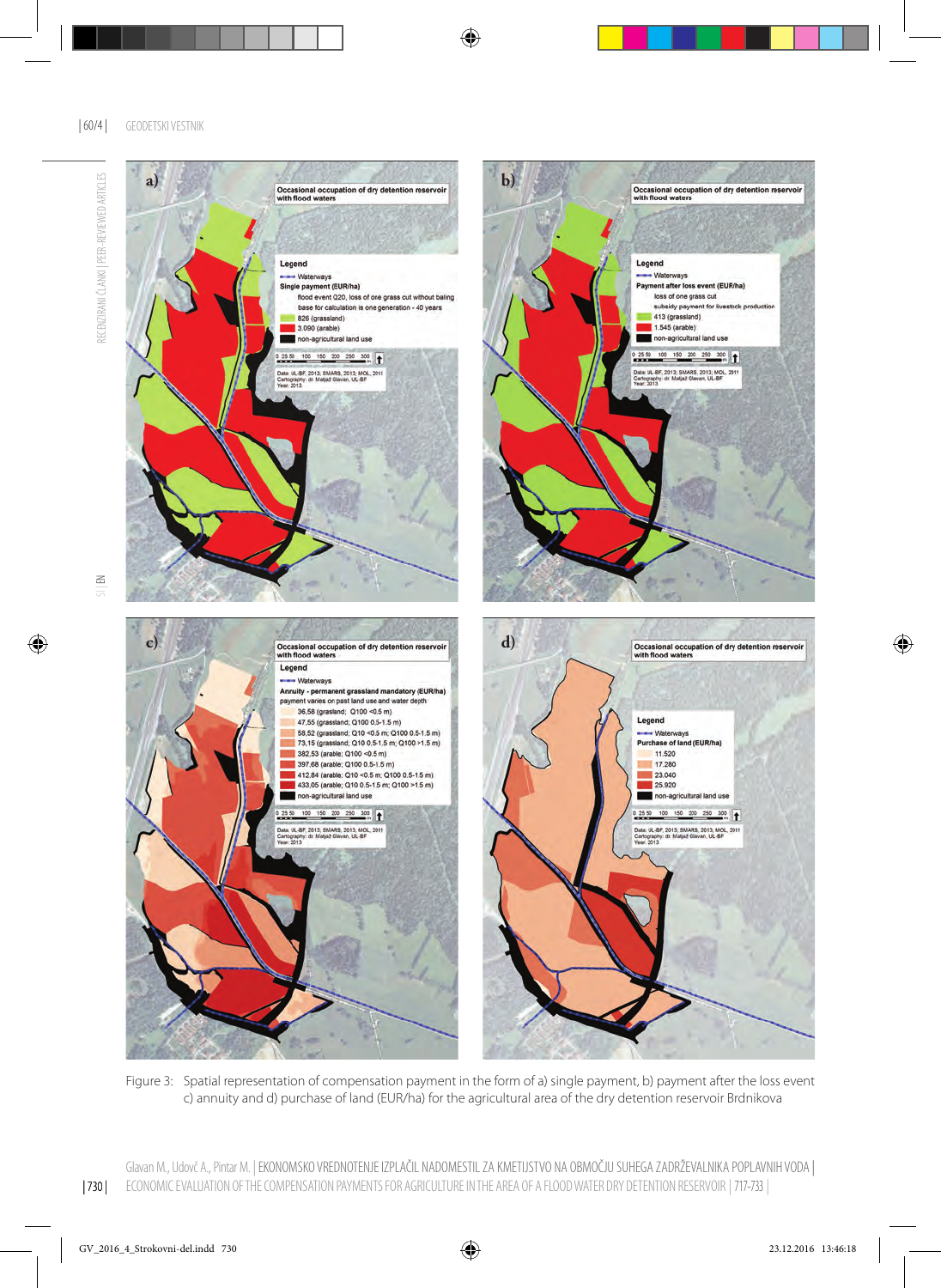RECENZIRANI ČLANKI | PEER-REVIEWED ARTICLES

 $\leq$ 

It is important that the investor becomes the owner of agricultural land in the area of inundation areas for practical management reasons. They can freely dispose, invest and govern the inundation area inside the dry detention reservoir all with the goal of proper functioning of the reservoir. Investors can give former landowners opportunities to lease land with long-term contracts and at the same time define the agricultural management regime in the area. Owners may also enforce a particular management regime on these lands. We propose a 100% discount on the rent in these areas, due to the possible flood events and the fact that farmers are not entitled to compensation payment in this case. Investors are responsible for covering the potential costs of additional remediation (removal of silt, fertilizer, sowing and permanent grassland, etc.) of the flooded area to the state before the loss events. A partial purchase scheme, in which an investor buys out the option for any other land use than permanent pasture, contributes in the long term to lower costs of compensation payment after a loss event. Losses and consequently compensations to farmers on permanent grassland are smaller than on arable land.

# **4 CONCLUSION**

Flood risk management and flood adaptation are gaining importance due to proposed future climate change adaptation. Both topics cover a wide range of measures among them also flood water dry detention reservoirs which are rather poorly represented in scientific literature especially, if we take into account impacts on agricultural production and calculation of compensation payment. A lack of studies makes this research unique as scientific literature doesn't offer any calculation methods or data analysis which would cover dry detention reservoir impacts on agricultural land.

Uncertainties of this research can be found in generic three years rotation for all arable land where it would be better if individual rotation would be used for the representation of individual land parcels. However, due to a relatively small area and a limited number of farmers with almost similar rotational patterns we decided that this simplification has limited impact on the final calculation. If the area is represented by different types of production they should be distinguished in economic calculation. Uncertainties in economic calculation of gross margin (crop yield prices, additional fodder prices, costs) lie in changeable prices and costs from year to year and are a subject of supply and demand on the market. Additional problems on the market can occur when political decisions or natural disasters of greater proportion (flood, drought and frost) cause unbalances on the market. Currently is the knowledge of occasional flooding events influence on the soil quality of agricultural land in dry reservoirs under researched. There is no empirical data in literature dealing with soil quality changes trough the time. Uncertainties are also connected with additional costs for improving soil quality after the flood and to economic evaluation of ecosystem services of the agricultural soils. Different crop types or management types require a specific set of agricultural works for recultivation of soils and all proposed are perhaps not needed.

Future work should consider comprehensive economic calculation for individual agricultural holdings with land in the inundation area. This means that the total production, especially impacts on animal husbandry, like dairy cows, would be evaluated to check economic stability and viability of the holdings and if needed propose restructuration of the farms. Regular long-term monitoring of the soil quality should be considered to better understand flooding impacts. One of the important impacts of dams and levees, which is usually overlooked, are changes in microclimatic conditions inside of the detention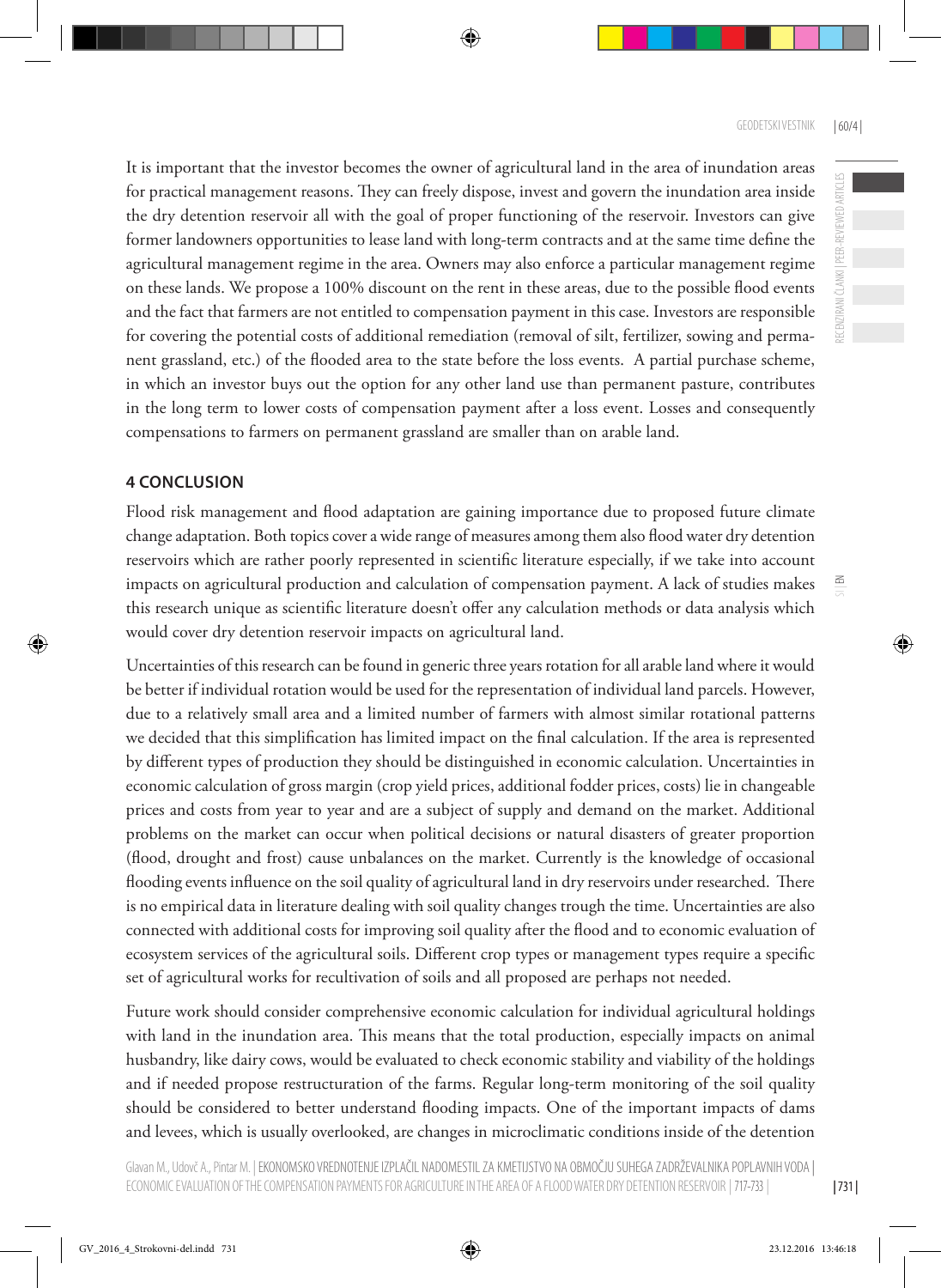reservoir. This problem occurs when built structures exceed a certain height which prevents wind to mix the air inside of the inundation volume of the reservoir. This results in two possible outcomes: (1) in the summer, trapped moist air can induce plant disease development and (2) in winter or early spring, trapped cold air can induce frost development. We can expect in both cases harvested yield loss or reduction.

One of the most important lessons learned is that a final compensation scheme needs to be negotiated between private land owners and investors. The study showed that there is no single perfect system. Especially if we take into consideration constitutional rights over free disposal of property which mustn't be revoked or limited without proper in-kind or monetary compensation defined by law. Based on that, in the case of Slovenia, compensation payments are also mentioned in the 90<sup>th</sup> article of the Water Act (Official Gazette of RS, No. 57/2012) and in Siting of Spatial Arrangements of National Importance Act (Official Gazette of RS, No. 106/2010). However until now, the ministry responsible for environment didn't define the methodology or the system of compensation scheme despite frequent flood events and loss of crop yield in dry detention reservoirs and the fact that financial sources are available from the Water Fee paid by all water users. This research offers a good starting point for preparing methodology for evaluation of compensation payments on a national level for damage on agricultural land as a consequence of building flood water dry detention reservoirs.

#### $\leq$ **Acknowledgements**

The paper was made in the framework of a study called "Evaluating compensation payment schemes in the area of the planned dry detention reservoir Brdnikova (OPPN 310)", ordered by the Municipality of Ljubljana (MOL) (N756006-13-0115).

# **Literature and references:**

- Chau, V.N., Holland, J., Cassells, S., Tuohy, M. (2013). Using GIS to map impacts upon agriculture from extreme floods in Vietnam. Applied Geography, 41, 65–74. DOI: https://doi.org/10.1016/j.apgeog.2013.03.014
- Ghaemi, A. A., Rafiee, M. R., Sepaskhah, A. R. (2009). Tree-Temperature Monitoring for Frost Protection of Orchards in Semi-Arid Regions Using Sprinkler Irrigation. Agricultural Sciences in China, 8 (1), 98–107. DOI: *https://doi.org/10.1016/ s1671-2927(09)60014-6*
- Glavan, M., Cvejić, R., Udovč, A., Pintar, M. (2012). Prostorska in ekonomsko vrednotenje vpliva suhih vodnih zadrževalnikov na kmetijstvo. Zbornik referatov, 38–46.
- Glavan, M., Udovč, A., Pintar, M. (2014). Ekonomski učinki predvidene izgradnje suhih zadrževalnikov na kmetijstvo v Spodnji Savinjski dolini = Economic effects of the planned dry detention reservoirs construction on the agriculture in the Lower Savinja Valley. Hmeljarski bilten, 21, 49–67.
- Howe, J., White, I. (2003). Flooding, Pollution and Agriculture. International Journal of Environmental Studies, 60 (1), 19–27. DOI: https://doi. org/10.1080/00207230304746
- Jerič, D., Caf, A., Demšar-Benedečič, A., Leskovar, S., Oblak, O., Soršak, A., Sotlar, M., Trpin-Švikart, D., Velikonja, V., Vrtin, D., Zajc, M. (2011). Katalog kalkulacij za načrtovanje gospodarjenja na kmetijah v Sloveniji, Ljubljana: Kmetijsko

gozdarska zbornica Slovenije.

- KGZS (2010). Tehnološka navodila KGZ Slovenije za kmetovalce na poplavljenih območjih, Ljubljana: Mestna občina Ljubljana, Kmetijsko gozdarska zbornica Slovenije.
- Knapič, M., Rovan, A., Čebular, U. (2011). Assessment of soil quality for identifying impacts on agricultural production: flood damage control measures for hop trellises.48.
- Maliszewska-Kordybach, B., Klimkowicz-Pawlas, A., Smreczak, B., Gałązka, R. (2012). Effect of Flooding on Contamination of Agricultural Soils with Metals and PAHs: The Middle Vistula Gap Case Study. Water, Air, & Soil Pollution, 223 (2), 687–697. DOI: https://doi.org/10.1007/s11270-011-0894-6
- Ngo, T., Yoo, D., Lee, Y., Kim, J. (2016). Optimization of Upstream Detention Reservoir Facilities for Downstream Flood Mitigation in Urban Areas. Water, 8 (7), 290. DOI: https://doi.org/10.3390/w8070290
- Peng, D., Chen, X., Yin, Y., Lu, K., Yang, W., Tang, Y., Wang, Z. (2014). Lodging resistance of winter wheat (Triticum aestivum L.): Lignin accumulation and its related enzymes activities due to the application of paclobutrazol or gibberellin acid. Field Crops Research, 157, 1–7. DOI: https://doi.org/10.1016/j.fcr.2013.11.015
- Pintar, M., Glavan, M., Cvejić, R., Zupanc, V., Udovč, A. (2012a). Agricultural economics assessment and preparation of the compensation scheme for farmers of

| 732 | Glavan M., Udovč A., Pintar M. | EKONOMSKO VREDNOTENJE IZPLAČIL NADOMESTIL ZA KMETIJSTVO NA OBMOČJU SUHEGA ZADRŽEVALNIKA POPLAVNIH VODA | ECONOMIC EVALUATION OF THE COMPENSATION PAYMENTS FOR AGRICULTURE IN THE AREA OF A FLOOD WATER DRY DETENTION RESERVOIR | 717-733 |